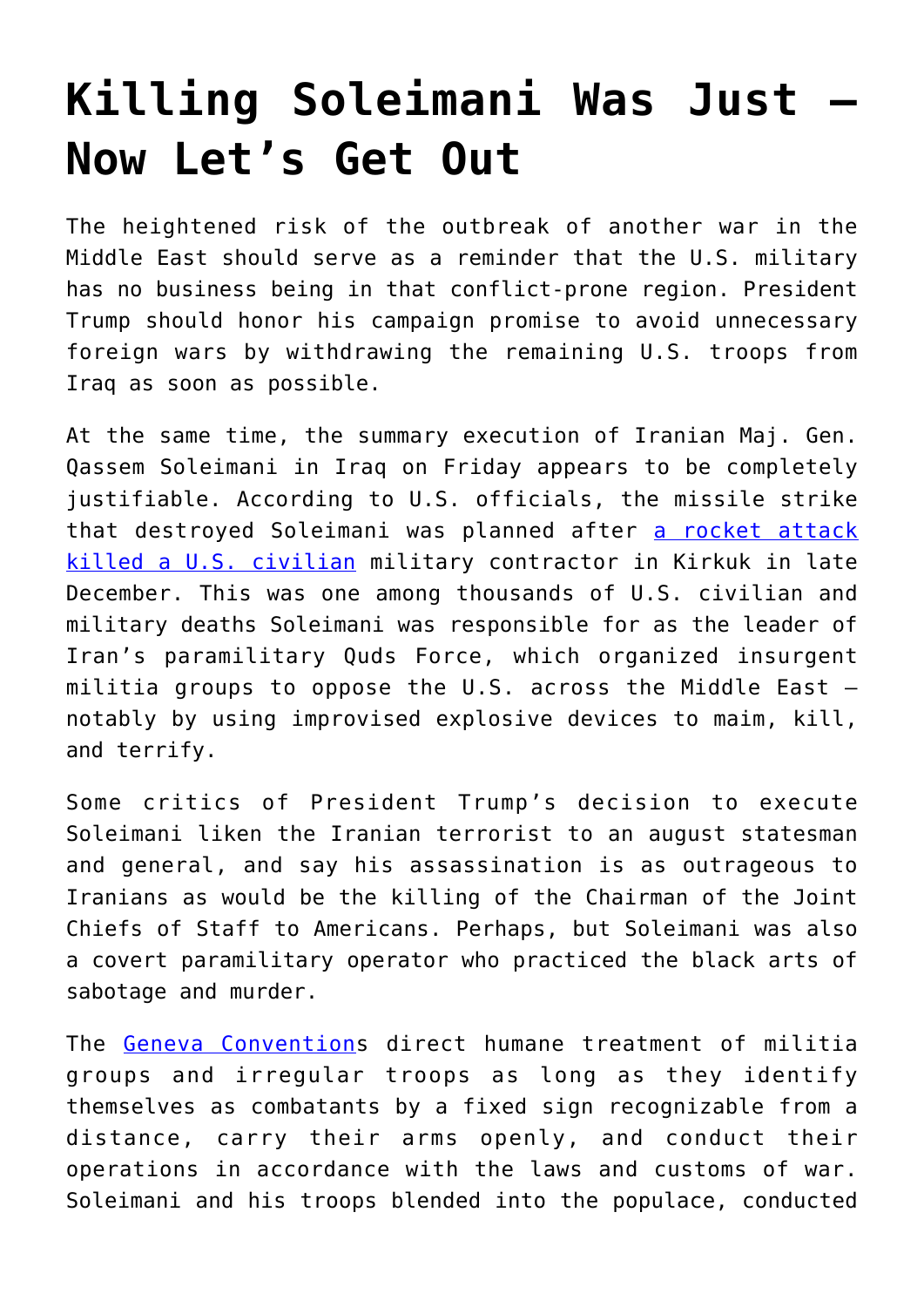covert operations, and used means that did not discriminate between soldier and civilian. Soleimani did not fight fair, so it's ridiculous for anyone to expect that he should have been fought using fair means.

That doesn't mean, however, that we should feel jubilant about Soleimani's death as do the many gloating neoconservatives whose foreign policy got us into this mess in the first place. Arch-neoconservative John Bolton, recently fired from the Trump Administration and seemingly incapable of learning any lesson from the decades of failed U.S. military interventions, tweeted out yesterday his hope that that "this is the first step to regime change in Tehran."

A legitimate point can be made that the U.S. intelligence agencies and military are also guilty of heinous military acts, notably with U.S. drone strikes, which have taken place outside of formal war zones and killed hundreds of civilians as collateral damage. Complicating matters further is that Soleimani also indirectly aided the U.S. by fighting ISIS. Nor should [we blindly believe that our government is giving us a](https://www.chroniclesmagazine.org/2020/January/45/1/magazine/article/10847276/) [clear picture o](https://www.chroniclesmagazine.org/2020/January/45/1/magazine/article/10847276/)f what goes on in war zones or even that it has a clear strategy itself, as the recently released Afghanistan Papers reminded us.

The situation should remind us of the moral quagmire the U.S. descended into during the Vietnam War, when the unconventional tactics of the Viet Cong prompted U.S. forces in many cases to respond with equal savagery. During the Tet Offensive on Feb. 1, 1968, South Vietnamese General Nguy?n Ng?c Loan captured a Viet Cong insurgent who had infiltrated the Saigon home of Lt. Col Nguyen Tuan. The insurgent had slit Tuan's throat and those of his wife, six children, and 80-year old mother. General Loan summarily executed the insurgent with a revolver shot to the head, fired in front of the camera of Associated Press photographer Eddie Adams, thereby creating one of the most iconic images of the war.